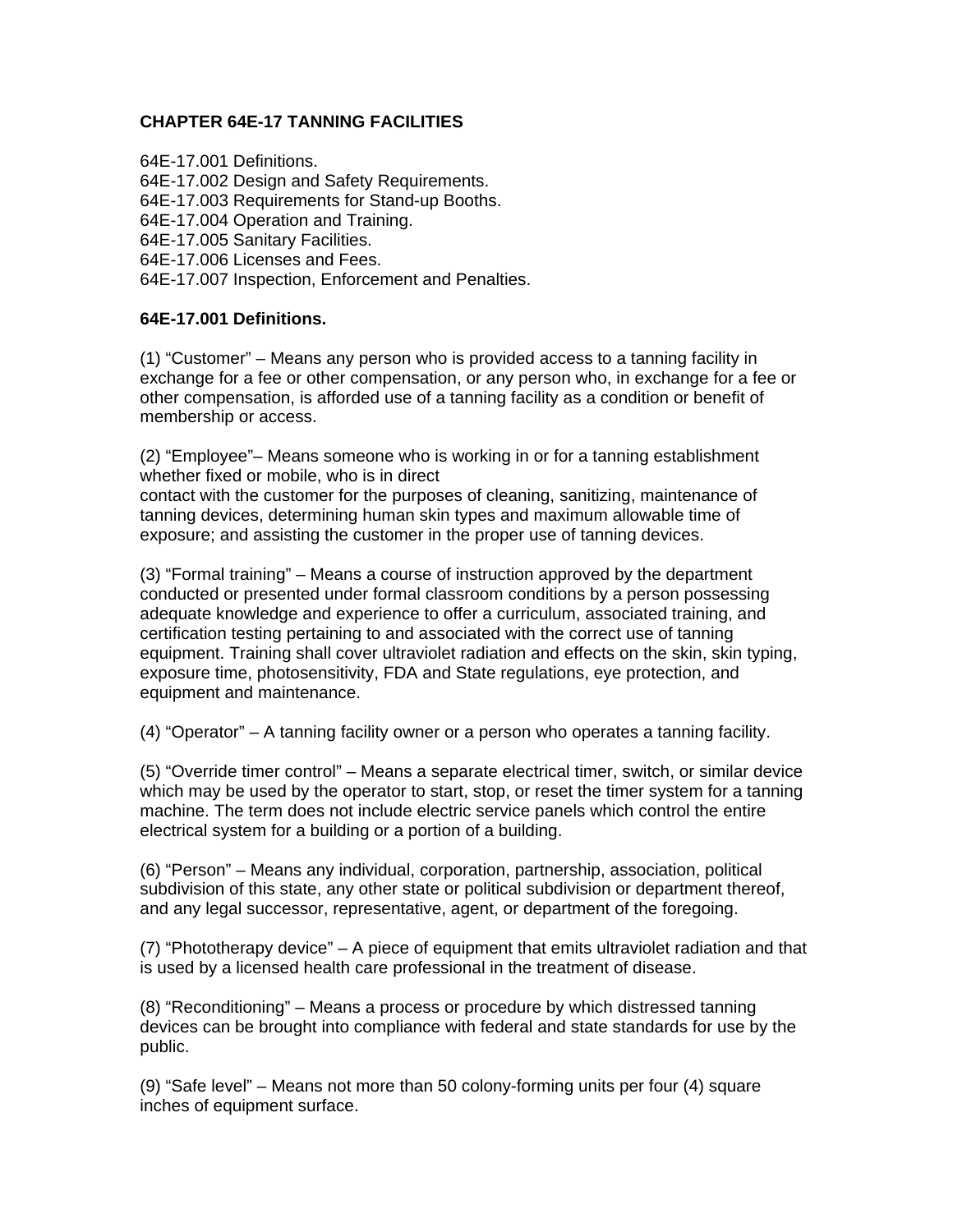(10) "Sanitize" – Means the effective bactericidal treatment of surfaces of equipment and devices, which provides a sufficient concentration of chemicals and enough time to reduce the bacterial count, including pathogens, to a safe level.

(11) "Stop-use order" – Means a notice written to a tanning facility by the department to remove a tanning device from service because the device does not meet the requirements of this rule, or the device is not being operated in accordance with the requirements of this rule. This is a proposed agency action issued pursuant to Section 120.54, F.S. The notice shall include a statement of an individual's right to request a hearing on the proposed action.

*Specific Authority 381.011(13), 381.89(13) FS. Law Implemented 381.89(10), (12) FS. History– New 1-12-93, Amended 8-7-96, Formerly 10D-112.003, Amended 5-10-05.* 

#### **64E-17.002 Design and Safety Requirements.**

Each tanning facility shall be designed, operated, and maintained to meet the following minimum requirements:

(1) Prior to the use of a structure as a tanning facility, plans of the facility and its proposed operation shall be submitted to and approved by the local county health department. All plans shall be legible, drawn to scale and shall comply with the requirements of this chapter. Plans shall show the location of all tanning devices and sanitary facilities. Applicant shall also submit the manufacturer, model number and serial number for all tanning devices and lamps being used within the facility, as well as the tanning equipment supplier. All plans shall be processed in accordance with the requirements of Section 120.60, F.S.

(2) Physical facilities.

(a) The warning sign required by Section 381.89(4)(b), F.S., shall be readily legible, clearly visible, and not obstructed by any barrier, equipment, or other item present so that the user can easily view the warning sign before energizing the ultraviolet light generating equipment.

(b) Only tanning equipment manufactured, certified and legibly labeled to comply with 21 Code of Federal Regulations (C.F.R.), Part 1040, Section 1040.20, "Sunlamp Products and Ultraviolet Lamps Intended For Use In Sunlamp Products", April 1, 1999, incorporated herein by reference, shall be used in tanning facilities. Tanning devices that have been reconditioned must comply with federal and state requirements. Compliance shall be based on the federal standard in effect at the time of manufacture as shown on the device identification label.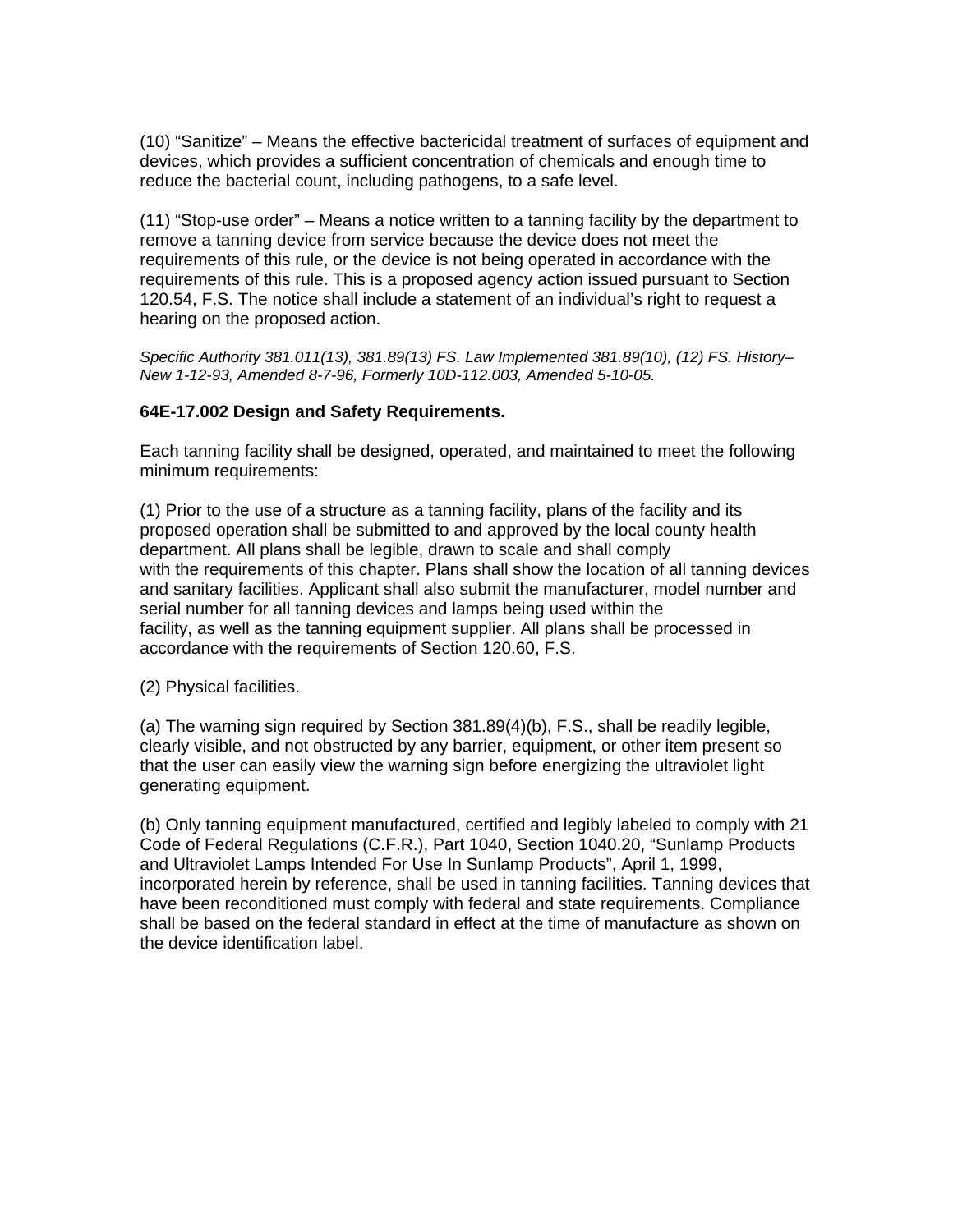(c) Each tanning device shall have a timer, which complies with the requirements of 21 C.F.R. Part 1040, Section 1040.20 $(c)(2)(3)$ . The maximum timer interval shall not exceed the manufacturer's maximum recommended exposure time. No timer interval shall have an error greater than plus or minus 10% of the maximum timer interval for the product. The tanning device timer shall be set by a trained operator or other trained facility employee. All tanning equipment shall be provided with an override timer control installed outside of the room in which a tanning device is located and operated only by tanning facility personnel.

Each tanning device must be equipped with an emergency shut-off mechanism on the tanning device allowing manual termination of the UV exposure by the consumer, as required by 21 C.F.R. 1040.

(d) There shall be physical barriers to protect customers from injury through contact with hot or broken lamps.

(e) There shall be physical barriers around each tanning device which is in use, such as permanent or portable partitions, to protect people who are not using the device from line-of-sight accidental ultraviolet radiation exposures.

(f) A trained operator or other trained facility employee shall clean and properly sanitize any reusable protective eyewear and body contact surfaces of tanning devices after each use.

(g) When sanitizing tanning equipment and protective eyewear, the facility shall use a sanitizer capable of providing a safe level of microorganisms, as required by this rule. A clean paper or cloth towel shall be used each time the bed or other equipment is cleaned. The sanitizer, as described in this chapter, is one specifically manufactured for sanitizing ultraviolet light emitting equipment, protective eyewear, is registered with the U.S. Environmental Protection Agency (EPA), and does not damage the acrylic plastic surface of the unit.

(h) A test kit or other device that accurately measures the concentration of the sanitizing solution in parts per million shall be used to measure the strength of the sanitizing solution at least twice per day of tanning facility operation to ensure sufficient strength of the sanitizing solution.

(i) Each customer shall be provided with protective eyewear that meets the requirement of 21 C.F.R. Part 1040, subsection 1040.20(c)(4), April 1, 1999 and instructions for their use. The operator or employee shall not allow any person to use a tanning device if that person refuses to use protective eyewear.

(j) There shall be sufficient protective eyewear on the premises of a tanning facility to equal the maximum number of persons that are able to use the tanning devices at the same time.

(k) Exposure to the ultraviolet radiation produced by the tanning equipment itself is not considered a sanitizing agent for protective eyewear or tanning devices.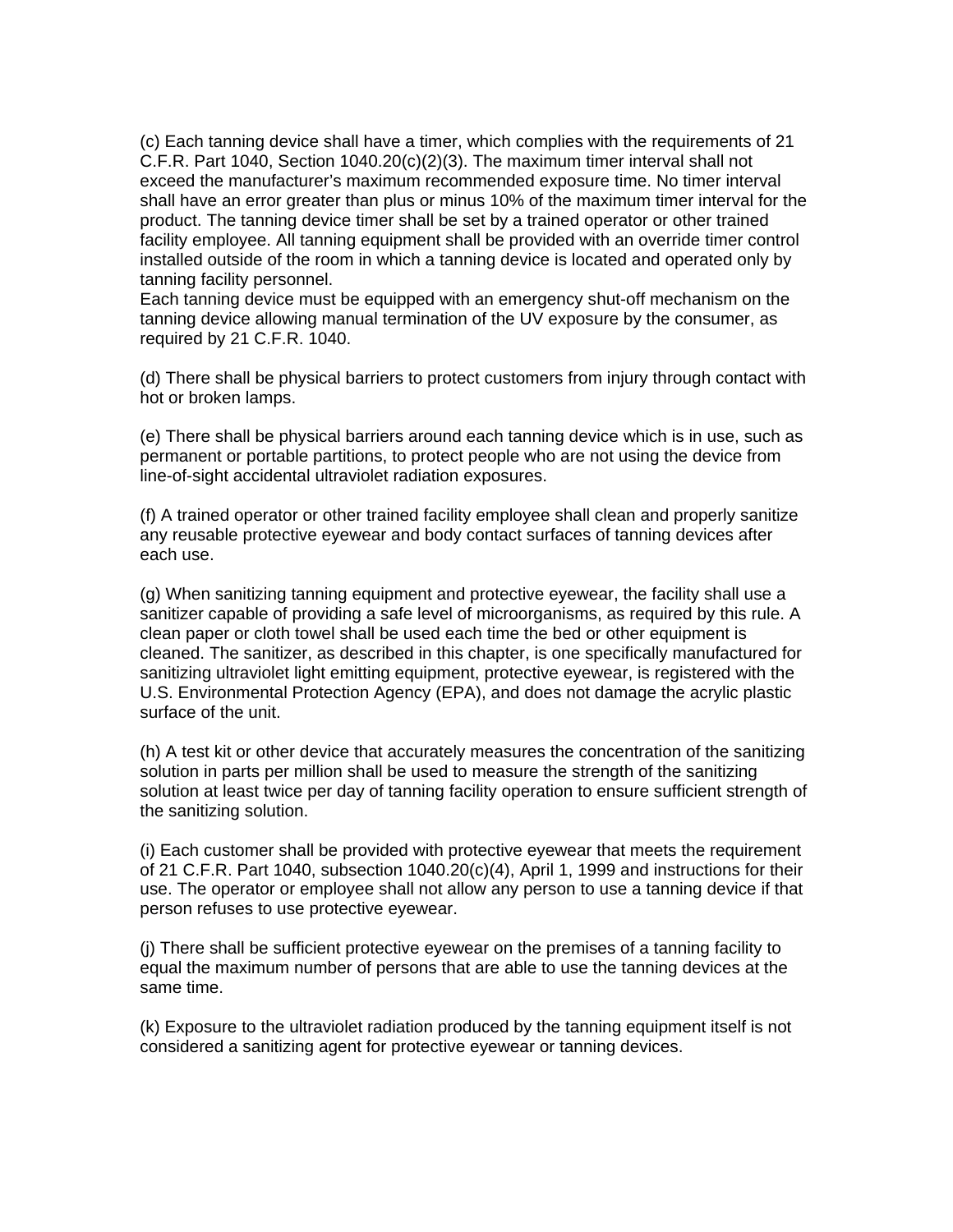(l) In addition to the requirements in subsection 381.89(6)(c), F.S., each person using a tanning device shall be instructed by the operator or a trained employee on the maximum exposure time, as recommended by the manufacturer of the device. The operator or a trained employee shall instruct the customer as to the location and proper operation of the tanning device's emergency shut-off mechanism.

(m) The operator must ensure that no individual is allowed to use a tanning device more than once every 24 hours.

*Specific Authority 381.89(13) FS. Law Implemented 381.89(4)(a) FS. History–New 1-12-93, Amended 8-7-96, Formerly 10D-112.004, Amended 5-10-05.* 

#### **64E-17.003 Requirements for Stand-up Booths.**

(1) There shall be floor markings or other means to indicate the proper exposure distance between ultraviolet lamps and the user's skin.

(2) The upright booth shall be of rigid construction and so designed as to withstand the stress of use and the impact of a falling person. The doors shall open outwardly and be designed for rapid exit from the booth in emergencies.

(3) Non-slip floors shall be provided to reduce the potential for injuries from falls. Floors shall be constructed of easily cleanable surfaces and of such material, finish and so fabricated that residue may be effectively removed by normal cleaning methods. The temperature in enclosed booths shall be maintained below 100ºF (38ºC).

*Specific Authority 381.89(13) FS. Law Implemented 381.89(6)(c) FS. History–New 1-12 93, Amended 8-7-96, Formerly 10D-112.005, Amended 5-10-05.* 

# **64E-17.004 Operation and Training.**

(1) Each tanning facility shall have an operator who possesses a certificate of formal training, as defined in Rule 64E-17.001, F.A.C. Formal training courses for operators must meet the requirements of subsection 64E-17.001(3), F.A.C. When formal training courses are not available within a sixty-mile radius of a tanning facility in the time frame specified in subsection 64E-17.004(4), F.A.C., then the operator of that facility may substitute the successful completion of a correspondence training course. Correspondence courses must meet the subject matter requirements of subsection 64E-17.001(3), F.A.C., and be approved by the department in order to qualify as training for operators.

(2) In addition to the requirements of subsection 64E-17.001(3), F.A.C., each formal training course shall meet the following requirements.

(a) Each course shall be at least 4 hours in length and conclude with an exam over the information presented in the course. These 4 hours shall not include items such as registration, breaks, lunch, marketing, profit-making strategies, advertising and accounting, taking a test, or similar functions.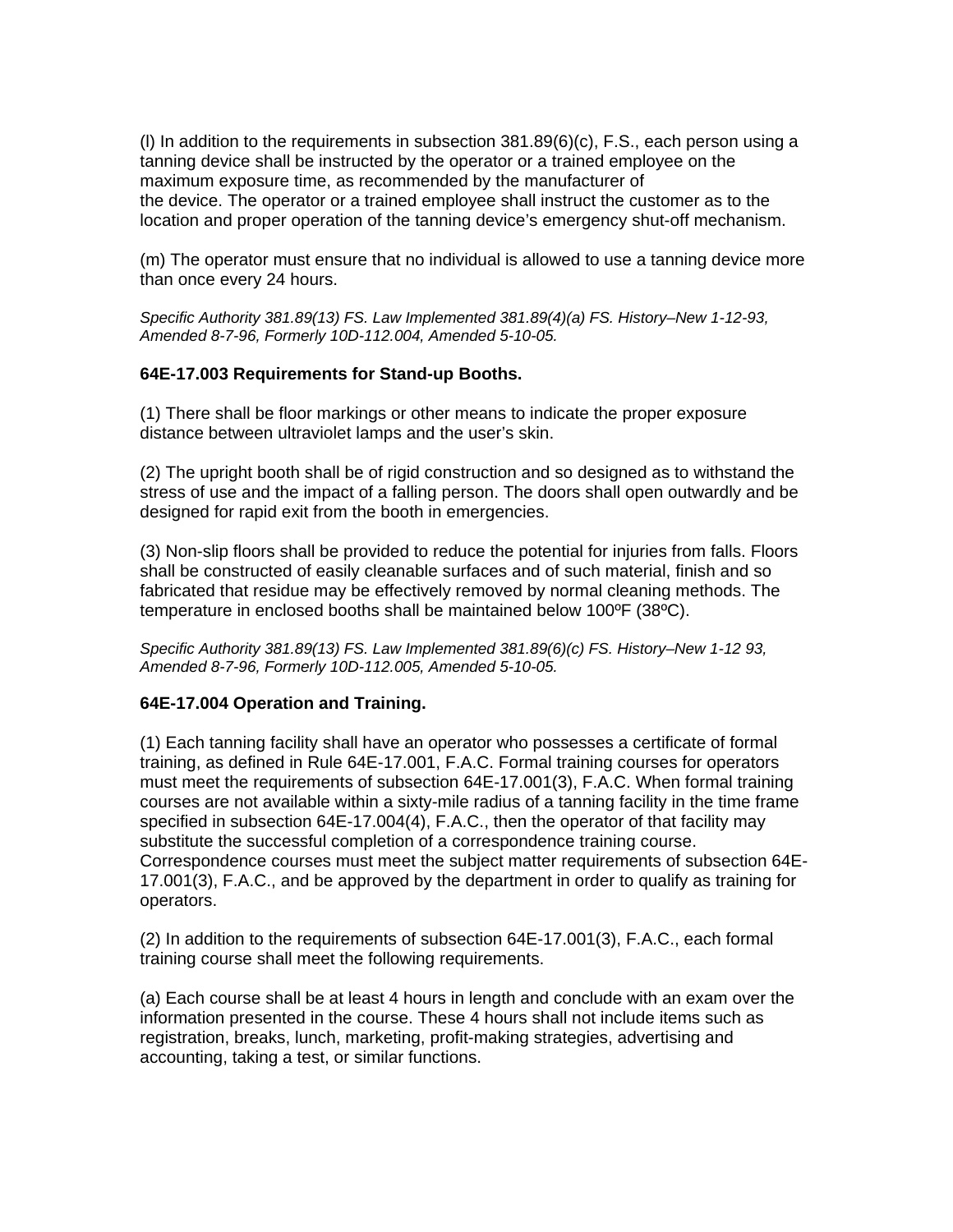(b) Training shall include the following study topics for the minimum hours indicated:

1. Ultraviolet radiation and effects on the skin,

2. Skin typing,

3. Exposure time,

4. Photosensitivity,

5. Statute 381.89, FDA-Title 21 C.F.R. Part 1040 (April 1, 1999) and

State Chapter 64E 17, F.A.C.,

6. Eye protection,

7. Equipment and maintenance.

(c) Each course shall cover the required subjects and include written material, such as a core training manual; audio-visual presentations; slides or videos; copies of the department's statute, rules and copies of Title 21, Code of Federal Regulations, Part 1040, Section 1040.20; and a question and answer period for trainees.

(3) Each employee who assists the customer or operates tanning devices must be trained on the proper operation and maintenance of tanning devices. The operator of the tanning facility is responsible for training those employees and ensuring that those employees take an approved training course. Proof of training must be maintained within the facility and be available for inspection. When the operator provides employee training, that training shall include:

(a) Review of the requirements of these rules;

(b) Procedures for correct cleaning, sanitizing and operation of the device;

(c) Recognition of overexposure or similar injury;

(d) Review of manufacturer's procedures for operation and maintenance of tanning devices;

(e) Medical aspects of ultraviolet radiation, photosensitivity, maximum allowable time of exposure, and determination of human skin types as it relates to compliance use of the FDA exposure schedule; and

(f) Emergency procedures in case of overexposure or injury.

(4) Operators and other facility personnel, who must comply with the training requirements of this chapter, must complete the required training according to the following:

(a) Operators hired on or after the effective date of this chapter must complete the required training prior to taking charge of a facility. Other facility personnel hired on or after the effective date of this chapter shall have a period of 30 days after the effective date of employment to successfully complete the required training; however, such persons shall work under the direct supervision of a trained operator, until they have successfully completed the required training;

(b) All personnel hired before the effective date of this chapter shall have a period of 30 days after the effective date of this chapter to successfully complete the required training.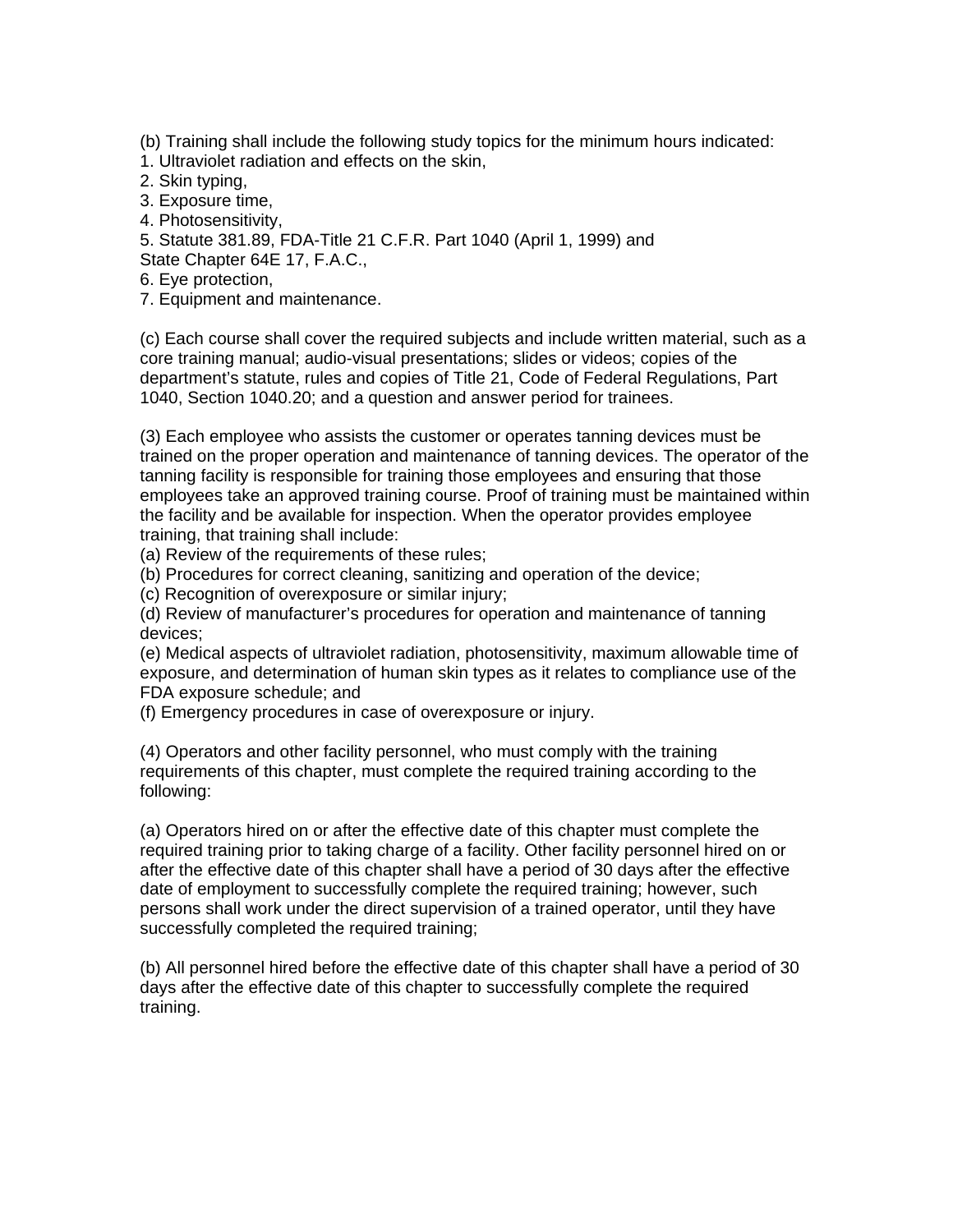(5) Any individual or organization requesting the department to review their training courses for compliance with the requirements of this rule, shall submit copies of their training materials to the department prior to providing that training in the state. The materials submitted should include credentials of trainers and persons compiling the training materials, a copy of the classroom, Internet or correspondence course curriculum, copies of written materials to be received by trainees, a copy of the test to be given and answers to the test questions, and a statement indicating the length of time a classroom course will be conducted. The department shall review the materials and inform the applicant of its findings within 30 days from receipt of all training materials. When changes are made to a training course that has been reviewed and accepted by the department, those changes shall also be submitted to the department for review prior to making the changes permanent in the training literature.

(6) In order to inform and assist the customer in the proper use of tanning devices and suitable physical aids, such as handrails and floor markings, an operator or facility employee who has been trained in accordance with the requirements of this rule must be present when tanning equipment is used. Prior to initial exposure, each customer must be given a copy of a written warning and shall be provided the opportunity to read the copy of the warning specified in paragraph 64E-17.002(2)(a), F.A.C. The operator or employee shall then request that the customer sign a statement that the information has been read and understood and agrees to use protective eyewear. For illiterate or visually handicapped persons, the warning statement shall be read by the operator or employee in the presence of a witness. Both the witness and the operator or employee shall sign the statement. The customer must be informed whether the facility has liability insurance and the amount of such liability insurance shall be stated when requested.

(7) A written and/or electronic record shall be kept for a period of four years by the facility operator of each customer's signature, age, date of tanning visits, total number of tanning visits, tanning time exposures, and the name of the operator or employee who assisted the customer.

(8) A written report of any alleged tanning injury shall be forwarded to the local county health department which issued the license within five working days of its occurrence or knowledge thereof. The report shall include:

(a) The date of alleged injury and name and contact information of the affected individual;

(b) The name, location and license number of the tanning facility involved and the name of the operator or employee who assisted the customer;

(c) The nature of the alleged injury and duration of the tanning exposure;

(d) Name and address of the health care provider, and treatment, if any; and

(e) Information on the device involved, such as the manufacturer, model number, lamp used, and any other information considered relevant to the situation by the local county health department.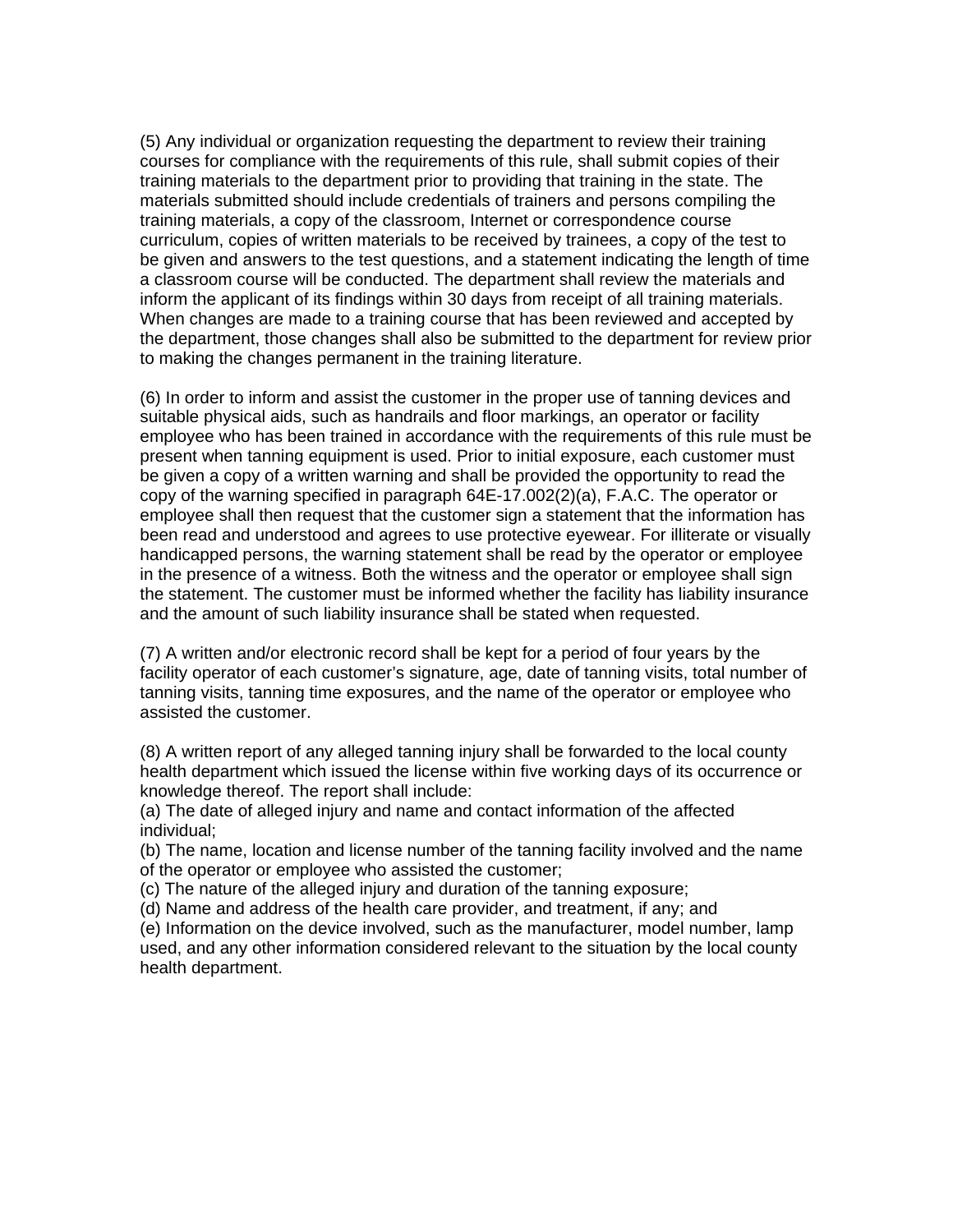(9) Burned-out or defective lamps or defective filters shall be replaced with a type intended for use in that device as specified on the product label on the tanning equipment or with lamps or filters that are equivalent under 21 C.F.R. 1040.20. When substitute lamps are being used, a statement from the manufacturer stating the replacement lamps are FDA equivalent must be kept within the facility and be available for review. If a tanning device has been reconditioned, a statement from the manufacturer or FDA stating the replacement lamps are equivalent must be kept within the facility and be available for review.

(10) The owner's manual for each tanning device shall be on file at the tanning facility.

*Specific Authority 381.89(6), (13) FS. Law Implemented 381.89(13) FS. History–New 1-12-93, Amended 8-7-96, Formerly 10D-112.006, Amended 5-10-05.* 

# **64E-17.005 Sanitary Facilities.**

(1) The water supply for the tanning facility shall comply with the provisions of Chapter 64E-8 or 62-550, F.A.C.

(2) Sewage disposal shall comply with the provisions of Chapter 64E-6 or 62-600, F.A.C.

(3) The sanitary facilities shall be kept clean, maintained and in compliance with Chapter 64E-10, F.A.C., and local building and plumbing codes.

*Specific Authority 381.89(13) FS. Law Implemented 381.89(13) FS. History–New 1-12-93, Amended 8-7-96, Formerly 10D-112.007.* 

# **64E-17.006 Licenses and Fees.**

(1) License required.

(a) Each tanning facility shall obtain a license from the department annually.

(b) Licenses for tanning facilities shall not be transferable from one location or person to another.

(c) All tanning facility licenses shall expire on September 30 of each year.

(d) Licenses shall be posted in a conspicuous location on the premises.

(2) License application.

(a) Each person who plans to construct, purchase, reopen, or operate a tanning facility shall apply for and receive a license from the department prior to the commencement of operation.

(b) Applications for initial licenses shall be accompanied by the annual or prorated fee required in subsection (5) and shall contain at least the following information:

1. Name, address and telephone number of the tanning facility and the owners and manager of the tanning facility.

2. The number and type of tanning devices located within the facility.

3. The geographic areas within the state to be covered, if the facility is mobile.

4. A statement that the applicant has read and understands the requirements of these rules.

5. A copy of the facility's operating and safety procedures.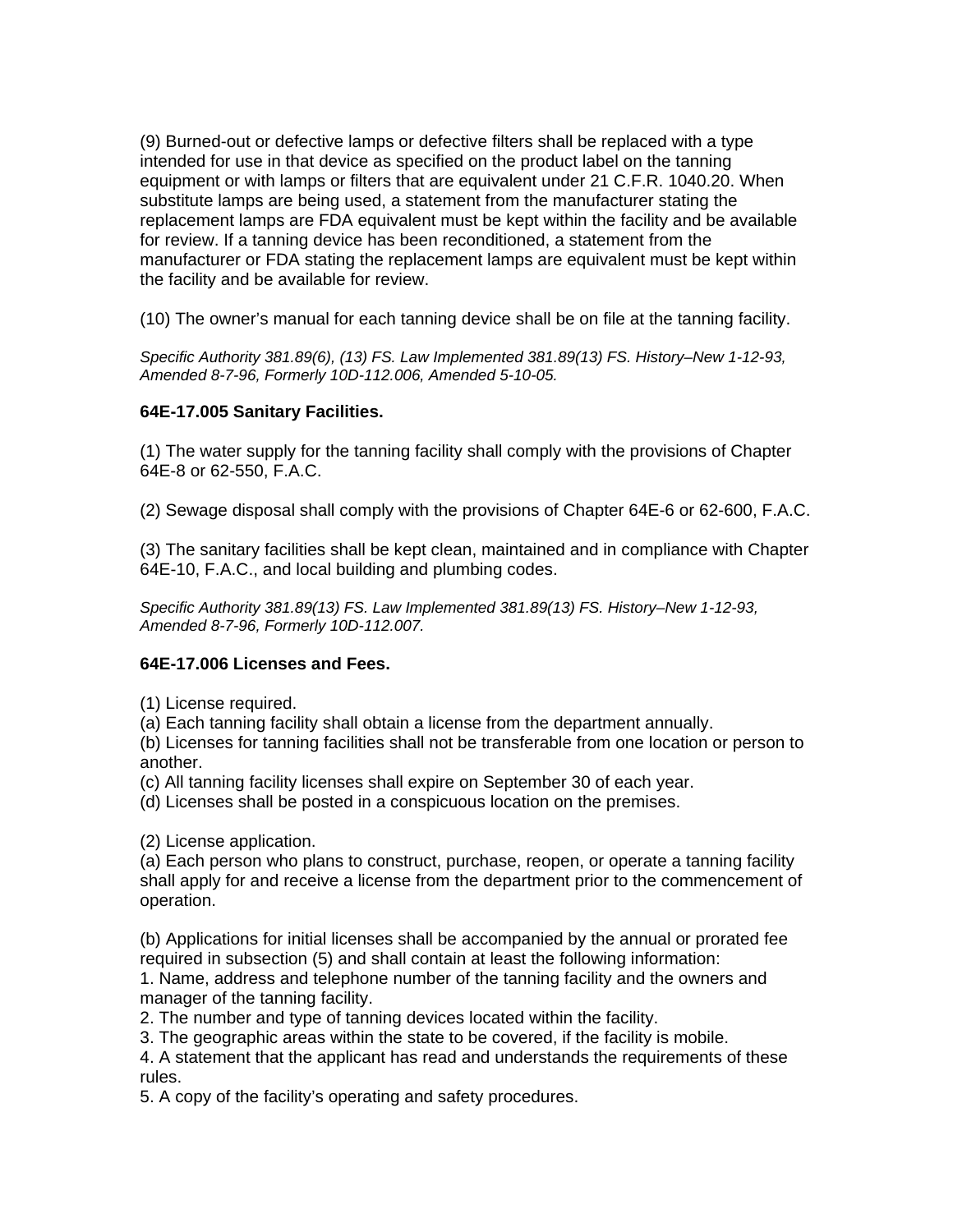6. A certificate of insurance or the name and policy number of the insurance company that provides liability insurance must be provided by facilities that have liability insurance, including the limits of liability.

(c) Persons with licenses for tanning facilities that have changed ownership, or that have licenses reinstated after revocation, or that have facility information changes, excluding name changes, compared to the original application, must comply with paragraph (b).

(3) License, Renewal, and Transfer.

(a) Before a license is issued to a newly constructed or remodeled tanning facility, an inspection shall be made by a representative of the department for the determination of compliance with the requirements of this rule.

(b) An application for renewal of an existing tanning facility license is not required except as provided in paragraph (2)(c) above.

(4) Reporting Changes.

(a) The licensee shall report changes to the department in writing before making any change which would render the information reported pursuant to subsection (2) above and contained in the application for license no longer accurate.

(b) This requirement shall not apply to changes involving the replacement of lamps with designated original equipment replacements or lamps which have been certified for use on those devices as equivalent lamps as specified by the product warning label and FDA policies applicable at the time of replacement of the lamps for tanning devices.

(c) The facility owner or manager shall maintain a copy on file of any manufacturer's literature demonstrating the equivalency of any replacement lamps for tanning devices.

(5) Fees.

(a) A person applying for an annual license shall pay the full fee. All other applicants, such as for a change of ownership, reinstatement after revocation of license or a new license after the first quarter shall pay a prorated fee on a quarterly basis. Annual fees must be received by the department within 30 days of written notification or a late renewal fee will be assessed. All tanning facilities shall pay an annual or prorated fee to the county health department according to the following:

| 1. Annual License Fee (one device) \$150.00 |          |
|---------------------------------------------|----------|
| Each additional device                      | \$55.00  |
| Total fee not to exceed                     | \$315.00 |
| 2. Late renewal of license                  | \$25.00  |

(b) All fees collected pursuant to this rule shall be placed in the county health department trust fund to be used to meet the cost of carrying out the provisions of this rule. All fees submitted to the department are nonrefundable, once action has been taken on the application.